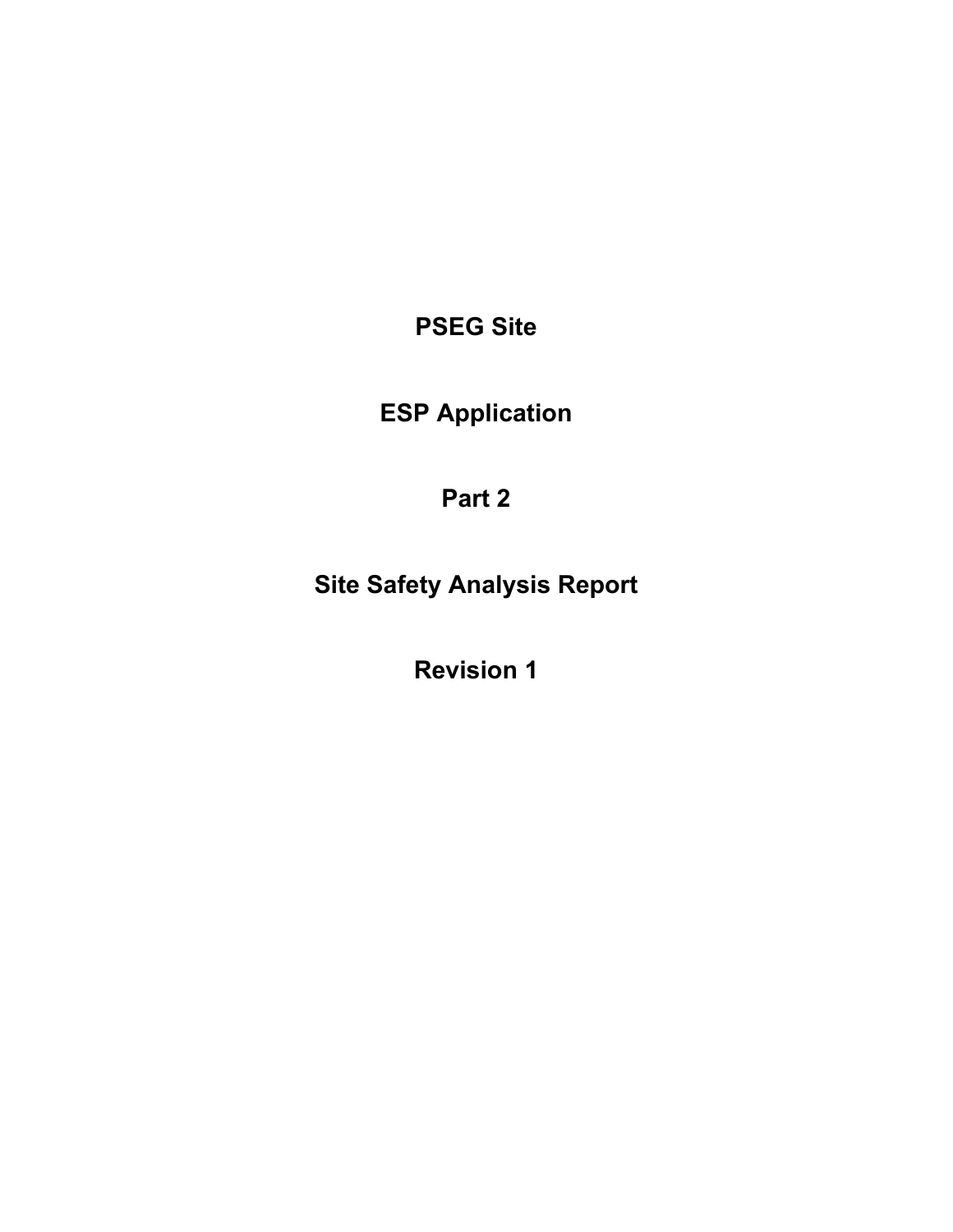#### **PSEG Site ESP Application Part 2, Site Safety Analysis Report**

### MASTER TABLE OF CONTENTS

#### Section **Example 2** Page 2 Page 3 Page 3 Page 3 Page 3 Page 3 Page 3 Page 3 Page 3 Page

#### **CHAPTER 1 INTRODUCTION AND GENERAL DESCRIPTION**

| 1.1  |                                                                 |  |
|------|-----------------------------------------------------------------|--|
| 1.2  |                                                                 |  |
| 1.3  |                                                                 |  |
| 1.4  |                                                                 |  |
| 1.5  | REQUIREMENTS FOR FURTHER TECHINICAL INFORMATION 1.5-1           |  |
| 1.6  |                                                                 |  |
| 1.7  |                                                                 |  |
| 1.8  |                                                                 |  |
| 1.9  | CONFORMANCE TO NRC REGULATIONS AND REGULATORY                   |  |
|      |                                                                 |  |
| 1.10 | NUCLEAR POWER PLANTS TO BE OPERATED ON MULTI-UNIT SITES .1.10-1 |  |

#### **CHATPER 2 SITE CHARACTERISTICS AND SITE PARAMETERS**

| 2.0 |                                                                   |  |
|-----|-------------------------------------------------------------------|--|
| 2.1 |                                                                   |  |
| 2.2 | <b>IDENTIFICATION OF POTENTIAL HAZARDS IN SITE VICINITY 2.2-1</b> |  |
| 2.3 |                                                                   |  |
| 2.4 |                                                                   |  |
| 2.5 | GEOLOGY, SEISMOLOGY, AND GEOTECHNICAL INFORMATION2.5-1            |  |
|     |                                                                   |  |
|     |                                                                   |  |

# **CHAPTER 3**

### **DESIGN OF STRUCTURES, COMPNENTS, EQUIPMENT, AND SYSTEMS**

| 3.5.1.6 |  |  |  |  |
|---------|--|--|--|--|
|---------|--|--|--|--|

#### **CHAPTER 11 RADIOACTIVE WASTE MANAGEMENT**